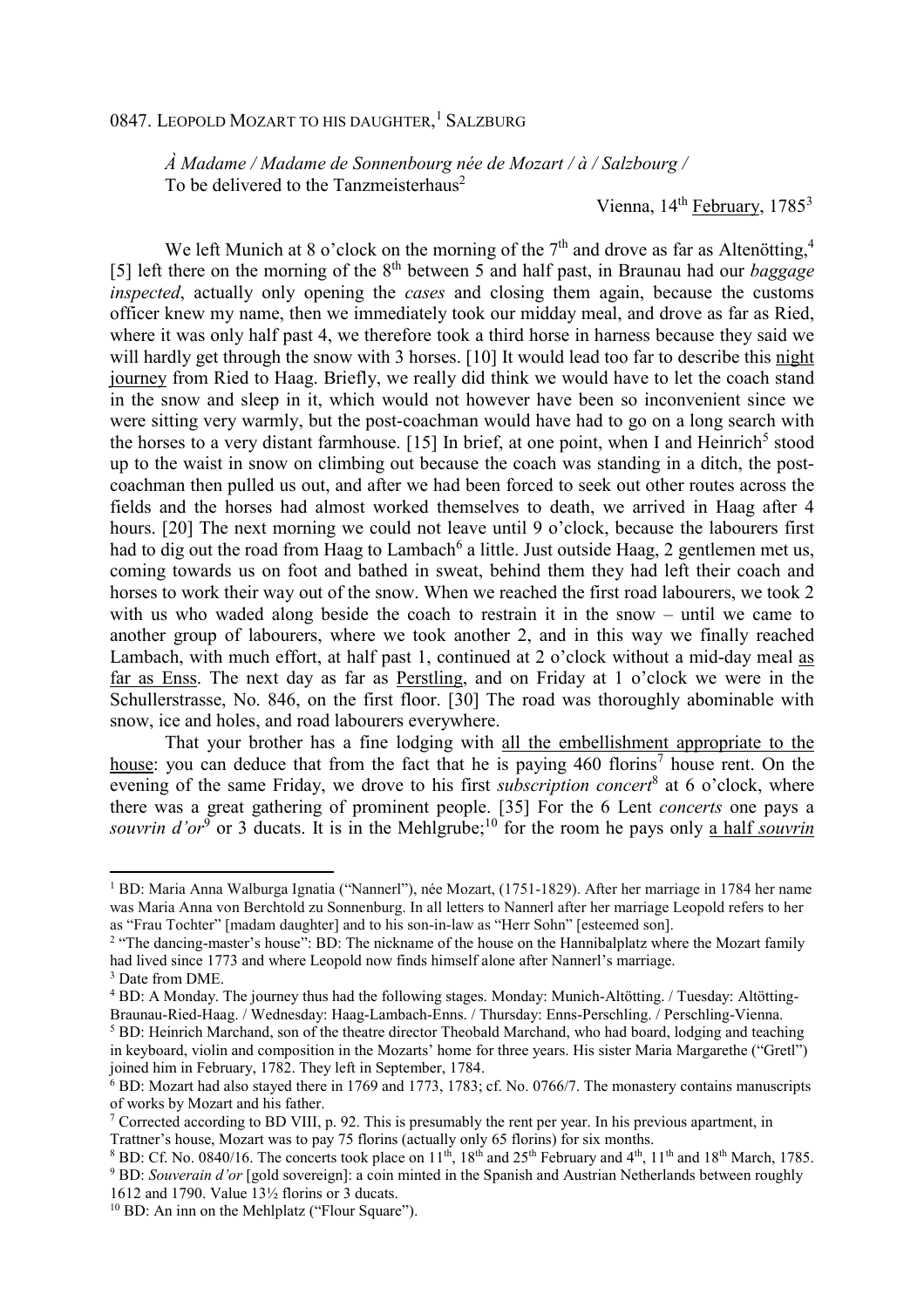*d'or* each time. The *concert* was beyond compare, the *orchestra* excellent, besides the *symphonies* a woman from the Italian theatre sang 2 *arias*. Then there was a new, outstanding *clavier concerto*<sup>11</sup> by Wolfgang, from which the *copyist* was still working as we arrived, [40] and your brother did not even have time to play through the *rondeau* because he had to supervise the *copying*. Now, as you can easily imagine, I met many acquaintances, and everyone ran up to me; but with the others I was presented formally. On Saturday evening Herr Joseph Haydn and the 2 *Barons Tindi*<sup>12</sup> called on us, the new quartets were played, [45] but only the  $\frac{3 \text{ new ones}}{3}$  which he wrote to go with the other 3 which we have, they are a little easier, but outstandingly *composed*: Herr Haydn said to me: I say to you before God, as an honest man, your son is the greatest *composer* that I know in both person and name: he has taste, and beyond that the greatest knowledge of *composition*. [50] On Sunday evening there was the *concert* given by the *Italian* singer *Laschi* in the theatre,<sup>14</sup> who is now leaving for Italy. She sang 2 *arias*, there was a *violoncello concerto*, a *tenor* and *bass* sang one *aria* each, and your brother played a magnificent *concerto* which he had written for *Paradis*<sup>15</sup> in Paris. I was at the back beside the very beautiful Princess of Württemberg,<sup>16</sup> only 2 *boxes* away from her, and had the pleasure of hearing all the alternations of the instruments so outstandingly that tears came to my eyes for pleasure.

As your brother was leaving, the Emperor<sup>17</sup> bowed to him with his hat in his hand, and called down to him, *Bravo*, *Mozart*. – when he came out to play, there was applause for him anyway. – Yesterday<sup>18</sup> we were not at the theatre,  $-$  [60] for there is a *concert* every day.<sup>19</sup> It was only now that the effects on us of the cold of the journey were felt. I had already drunk elderflower tea on Sunday evening before the *concert*, wrapped myself up very warmly, on Monday<sup>20</sup> again took the tea in bed, stayed in bed until 10 o'clock, tea again in the afternoon, and the same again this morning: – then a *doctor*, whom my daughter-in-law had sent for secretly, [65] came to the bed, felt my pulse, and said I had a good pulse, in addition prescribed the same as I had been doing anyway. This evening<sup>21</sup> there is again a *concert*<sup>22</sup> in the theatre, – your brother is playing a *concerto* once more. I now feel much better and will again drink a good portion of elderflower tea. I will bring various new pieces by your brother with me. [70] Little *Carl*<sup>23</sup> looks very like your brother. I found him to be in very good health – but occasionally children run into problems with their teeth, – so yesterday he was not

 $\overline{a}$ 

<sup>&</sup>lt;sup>11</sup> BD: Mozart played the concerto in D minor KV 466 in the presence of his father on the  $11<sup>th</sup>$  February, 1785, in the first of his Friday concerts in the municipal casino "Zur Mehlgrube" and again in the singer Elisabeth Distler's concert in the Burgtheater on 15<sup>th</sup> February. It was played in Prague in the presence of Constanze Mozart on 7th February, 1794, by Johann Wittasek at a memorial concert in honour of Mozart.

<sup>12</sup> "2 Barons Tindi": BD: Anton and Bartholomäus, both Baron [Freiherr] von Tinti; between 1785 and 1792 Anton was the resident minister representing Salzburg at the imperial court in Vienna.

<sup>&</sup>lt;sup>13</sup> BD: KV 458, 464, 465, dedicated to Haydn.

<sup>&</sup>lt;sup>14</sup> BD: Luisa (Aloisia) Laschi (\* c. 1766 in Florence), singer, engaged at the Italian opera in Vienna between 1784 and 1790. Sang the *Contessa* in the première of *Figaro* (1st May, 1786). Nothing is known of the programme.

<sup>&</sup>lt;sup>15</sup> BD: Maria Theresia von Paradies (1759-1824), daughter of the prominent civil servant Joseph Anton von Paradies (1739-1808), went blind aged three, became a distinguished pianist and also sang. In 1783 went on a successful concert tour with her mother in Central Europe, France, England and Belgium, returning to Vienna via Prague in 1786. Set up a respected music school. Mozart wrote a piano concerto for her, probably KV 456. <sup>16</sup> BD: Elisabeth Wilhelmine Louise, Princess of Württemberg (1787-1790), promised to the Emperor's nephew.

<sup>17</sup> BD: Joseph II (1741-1790), Holy Roman Emperor [Kaiser] 1765-1790. Son of Maria Theresia. Ruler of the Habsburg lands from 1780.

<sup>18</sup> BD: 14th February, 1785.

 $19$  BD: In Lent, 1785, there were concerts in the Burgtheater on all but seven days.

<sup>&</sup>lt;sup>20</sup> BD: 14<sup>th</sup> February, 1785.

<sup>&</sup>lt;sup>21</sup> BD: 15<sup>th</sup> February, 1785.

 $22$  BD: See line 75.

<sup>&</sup>lt;sup>23</sup> BD: Mozart's second child, Carl Thomas, was born on 21<sup>st</sup> September, 1784. He was the longest-lived member of the family, dying in Milan on 31<sup>st</sup> October, 1858.